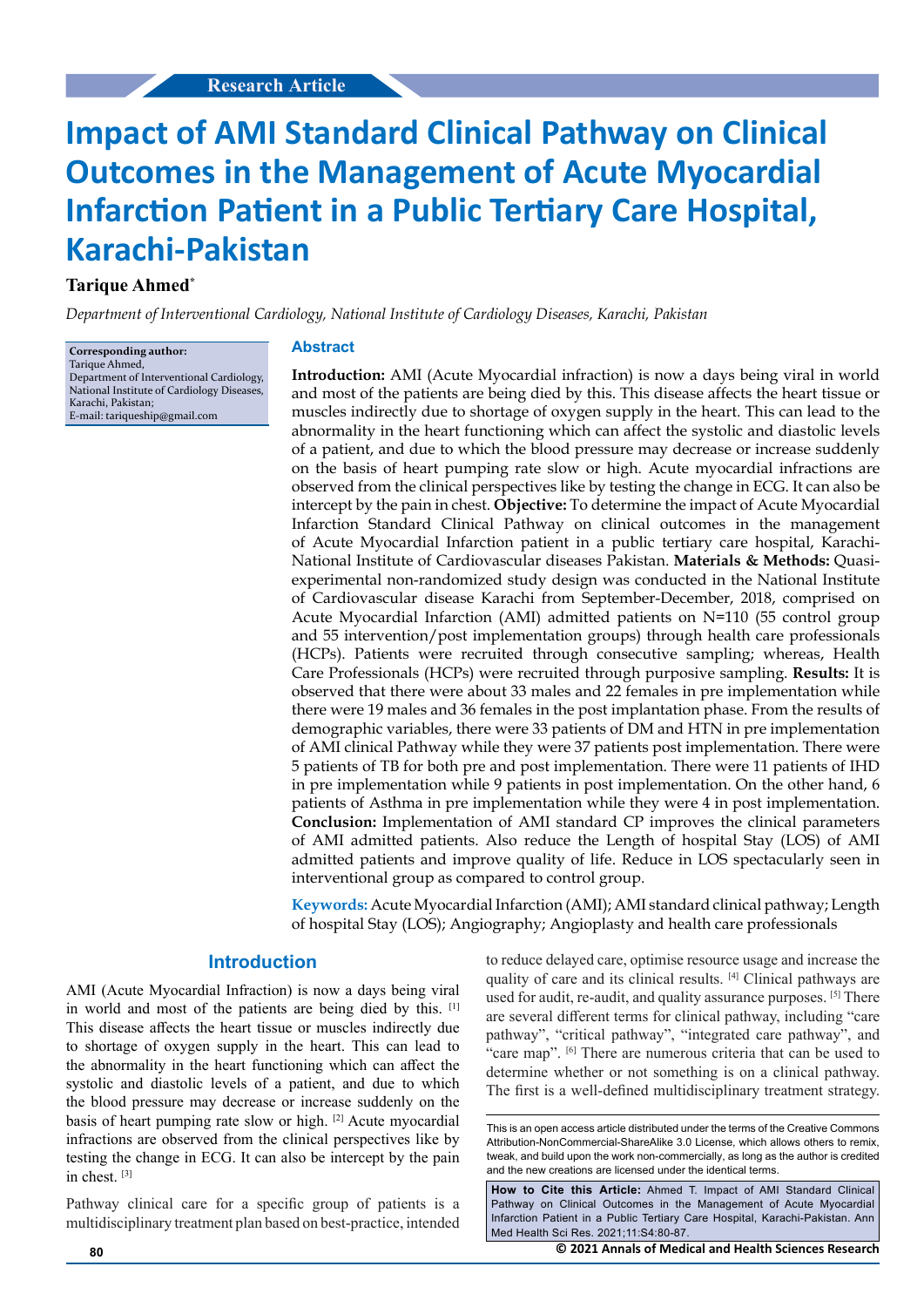[6] This treatment strategy is based on currently available clinical guidelines or clinical evidence. [6] In order to form a clinical practice standard, the current clinical guideline or clinical evidence should be reviewed and adjusted to take into account the unique characteristics of the local environment and the realities of local practice. [7] Using evidence-based design, the clinical pathway aims to improve clinical outcomes while also increasing clinical efficiency. [8] Standard Operating Procedures (SOPs) used in hospitals can be adapted to create a clinical pathway to improve the efficiency of healthcare services provided by healthcare providers. <sup>[9]</sup> Guidelines and evidence-based practice must be combined with best practice rules to produce good clinical pathways. [3] The final one, a plan of care, lays out the steps in a treatment or care course and gives a time frame for each treatment. [6] An assessment, diagnosis, information support, rehabilitation, and clinical audit are all steps in a clinical pathway. [10] Patient care or supporting infrastructure can be hampered if certain elements of the path aren't properly identified. Treatment, diagnosis, and prevention comprise the clinical pathway. Treatment is concerned with how patients are treated medically or surgically, and prevention is concerned with preventing injury or disease. [11] Each diagnostic test and treatment must have a clinical pathway as a guide on the clinical pathway. [12] An individual's clinical outcome may be improved by selecting the appropriate diagnostic tests and treatments during their treatment. That's one of the reasons hospitals use clinical pathways. Instead of a "cookbook" of prescriptive instructions, the clinical pathway should be seen as a collection of activities and interventions that are evidencebased for a particular user group. Successful inter-professional collaboration relies heavily on ongoing communication between the health care team and the patients themselves. [10] For clinical pathway implementation to be successful, doctors, nurses, and other healthcare professionals must work together. The clinical pathway is employed as a communication medium by the healthcare team and patients. [12] The path should clearly delineate the elements of care that are specific to each discipline or role, so that each member of the health care team has a structured plan of care to be implemented. [7] In order to improve the quality of healthcare services, effective communication is essential. [10] The implementation of inter-professional collaboration must be transparent, and the management of health must evaluate it on a regular basis. Patient safety and quality of health care are directly affected by clinical pathway implementation. [7] Implementing a clinical pathway can improve the quality of healthcare services. [11] Clinical pathways implemented in hospitals can reduce the likelihood of complications in some diseases. [4] Incorporating a clinical pathway can lower readmission rates, lower the cost of health care, and even increase patient satisfaction. [5] Patients are happy and secure because doctors can explain in detail each treatment provided to them in accordance with the clinical pathway, they've established. [13] Implementing a clinical pathway can also improve patient safety. [10] Clinical pathway implementation can reduce the incidence of healthcare-associated infection by reducing the length of stay of patients. [10] Additionally, a clinical pathway can enhance hospital efficiency and effectiveness on the inside. [11] An outcome indicator like length of stay can be used to gauge how well a clinical pathway is working. [14] Costs associated with the

hospital and complications that arise during treatment could be used to assess the clinical pathway's overall cost effectiveness. A hospital's length of stay can be reduced by implementing a clinical pathway, such as for stroke patients. [8] Hospitalization for an extended period of time often accompanied by infections associated with the healthcare system. [15] Previously called as nosocomial infections, Healthcare-Associated Infections (HAIs) referred to diseases obtained during a patient's stay in an acutecare hospital, but today include infections acquired in a range of locations where patients get health care (for example, long-term care, family medicine clinics, at home, and ambulatory care). Healthcare-associated infection raises the patient's costs and lengthens their stay. [16]

## **Research Objective**

To determine the impact of Acute myocardial infarction standard clinical pathway on clinical outcomes in the management of Acute myocardial infarction patient in a public tertiary care hospital, Karachi- National Institute of Cardiovascular diseases Karachi. Pakistan.

## **Literature Review**

As indicated by Yuan et al. (-3 PUFA) have been accounted for to have helpful cardiovascular impacts, yet its component of security against (AMI) in patients getting rule-based treatment isn't completely perceived. We utilized a metabolomics way to deal with research the fundamental components of the eicosanoid metabolites initiated by -3 PUFA supplementation. Members with AMI following effective percutaneous coronary mediation were haphazardly allotted to 90 days of 2 g every day -3 PUFA and rule changed treatment (n=20-3 treatment) or rule changed treatment alone (n=20, Usual treatment). Metabolomics was utilized to profile useful PUFA-determined eicosanoids in plasma. Clinical and lab tests were acquired preceding, 90 days after, and 90 days after the examination treatment. As indicated by the aim to-treat investigation, just as Epoxy Eicosatetraenoic Acids (EEQs), got from docosahexaenoic corrosive and eicosatetraenoic corrosive, were fundamentally higher with-3 gathering than Usual treatment, while that of (PGJ2) and leukotriene B4. In contrast with Usual treatment, -3 PUFA treatment altogether diminished fatty substance levels (5.3%, P 0.05), apolipoprotein B levels (3.9%, P 0.05), and lipoprotein (a) levels (35.0%, P 0.05) while expanding nitric oxide levels (52.2%, P 0.05). Besides, the levels of these factors were decidedly corresponded with changes in the substance of 16, 17-EDP and EEQs however contrarily related with changes in the substance of PGJ2. -3 PUFA supplementation might further develop lipid digestion and endothelial capacity during recuperating mending after AMI.

As indicated by Christiana et al. they saw serum levels of solvent concealment of tumorigenicity and development separation factor-15, Patients with AMI (NSTEMI, n=47; STEMI, n=51) had more elevated levels of heart-type unsaturated fat restricting protein, dissolvable urokinase plasminogen activator receptor as well as plasma fetuin-An in their blood than controls with rejected coronary course illness (n=56). Moreover, an intensive connection investigation was completed. Contrasted with controls, patients with STEMI and NSTEMI had more elevated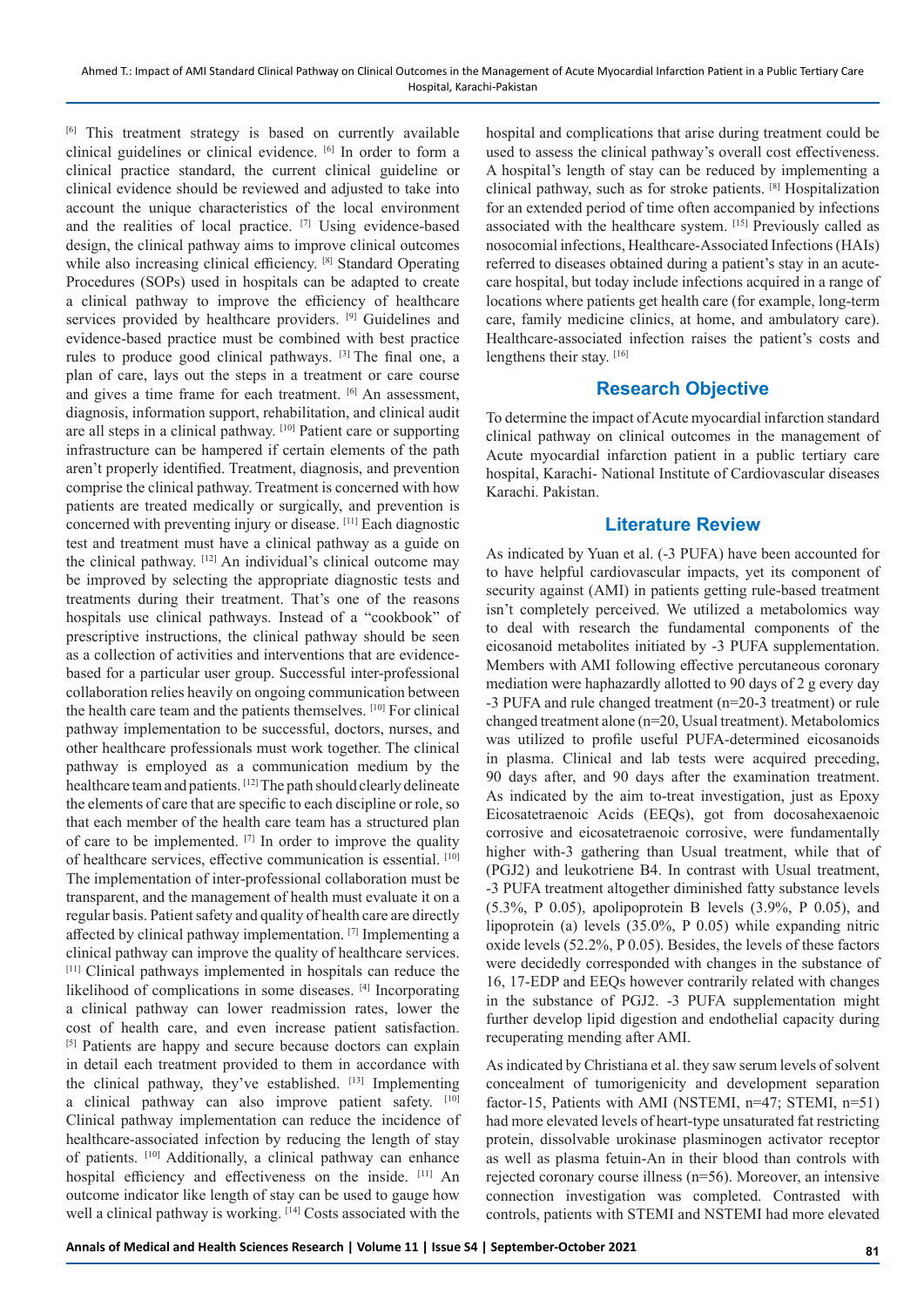#### Ahmed T.: Impact of AMI Standard Clinical Pathway on Clinical Outcomes in the Management of Acute Myocardial Infarction Patient in a Public Tertiary Care Hospital, Karachi-Pakistan

| Subgroups         | Male            | Female          |         |
|-------------------|-----------------|-----------------|---------|
| $N(\%)$           | 324(47.2%)      | 363(52.8%)      | P-value |
| <b>Parameters</b> |                 | Mean ± SEM      |         |
| FBG (mg/dl)       | $203.6 \pm 5.7$ | $184.4 \pm 4.4$ | 0.038   |
| eAG (mg/dl)       | $230.7 \pm 4.6$ | $220.0 \pm 4.1$ | 0.084   |
| HbA1c (%)         | $9.7 \pm 0.16$  | $9.3 \pm 0.14$  | 0.084   |
| FBG vs. eAG       | 0.584           | 0.605           | < 0.001 |

| P-value at $(p<0.05)$ . |  |
|-------------------------|--|
|                         |  |

| <b>Gender type</b> | Male         |              | Female       |              |                | Chi squire test |
|--------------------|--------------|--------------|--------------|--------------|----------------|-----------------|
| <b>Groups</b>      | Good control | Poor control | Good control | Poor control | $\mathbf{v}^2$ | P-value         |
| Entire group       | 63           | 261(80.6%)   | 96           | 267(73.6%)   | 4.718          | 0.03            |
| Group A            | 46           | 48(51%)      | 63           | 41(44.7%)    | 0.827          | 0.363           |
| Group B            | 13           | 59(81.9%)    | 27           | 81(75%)      | 1.205          | 0.272           |
| Group C            | 4            | 154(97.5%)   | 6            | 135(95.7%)   | 0.685          | 0.525           |

levels communicated as middle of sST2 in pg/mL (STEMI: 122109, NSTEMI: 119991, control: 5348; P 0001), GDF-15 in pg/mL (NSTEMI 6675, STEMI: 8188, control 5486; P 0001), su PAR in pg/mL (NSTEMI: 3466, STEMI: 35611 and lower fetuin levels in the blood A levels in g/mL were estimated (STEMI: 96, NSTEMI: 44, control: 1266; P 0001). Clinical and biochemical boundaries, for example, discharge part, length of clinic stay, creatine kinase, NT-proBNP, and hs Troponin T levels, just as provocative markers, were observed to be fundamentally associated with novel biomarkers utilizing connection investigation. When contrasted with a benchmark group with avoided coronary supply route infection, plasma levels of novel biomarkers were essentially raised (sST2, GDF-15, H-FABP, suPAR) or contrarily downregulated (fetuin-A) in patients with AMI. There were huge connections with different clinical boundaries and standard biochemical markers.

As indicated by Iwama et al. expressed that their objective was to investigate the cardiovascular articulation of (PlGF) and its clinical importance in patients with intense myocardial dead tissue. Placental development factor has been displayed to advance injury recuperating by enacting mononuclear cells and initiating antigen genesis. PlGF's clinical importance in AMI is obscure. In the examination, 45 AMI patients and 42 control subjects partook. On the main, third, and seventh post-AMI days, fringe blood tests were gathered. Prior and then afterward intense coronary recanalization, blood was drawn from the coronary course and the coronary sinus. PlGF cardiovascular articulation was examined in a mouse AMI model. On day 3, PlGF levels in AMI patients were fundamentally higher than in controls. Plasma PlGF levels were fundamentally greater CS than in the CAos following recanalization, demonstrating cardiovascular creation and arrival of PlGF. PlGF levels in fringe plasma were contrarily related with intense stage LVEF and decidedly corresponded with both intense stage top fringe monocyte includes and constant stage changes in LVEF on day 3. PlGF courier ribonucleic corrosive articulation was 25.6-overlap higher in a mouse AMI model than in joke worked mice, and PlGF was communicated basically in endothelial cells in the infarct locale. During the intense period of myocardial dead tissue, the placental development factor is quickly created

in the infarcted myocardium, especially by endothelial cells. Placental development factor might be overexpressed to make up for intense ischemic harm and afterward seems to further develop LVEF during the persistent stage.

As indicated by Kang et al. the viability of intracoronary mixture of granulocyte settlement invigorating variable activated fringe blood undeveloped cells has not been contrasted among patients and intense (AMI)/ (OMI). Besides, the possible danger of restenosis related with G-CSF-based immature microorganism treatment has not been concentrated with regards to DES implantation. We partitioned 96 patients with myocardial dead tissue who had coronary revascularization with DES for the guilty party sore into four gatherings at arbitrary. AMI cell implantation, n=15, AMI control, n=25, OMI cell mixture, n=13 and OMI control bunch, n=13 patients finished half year followup. PBSCs were assembled by G-CSF for three days prior to being conveyed to infarcted myocardium through intracoronary mixture in cell implantation gatherings. When contrasted with controls, the AMI cell imbuement bunch showed a huge added substance improvement in left ventricular discharge part and renovating (change of LVEF: +5.29.1% *vs.* 0.27.6%, P0.05; change of end-systolic volume: 5.317.0 mL *vs.* 6.521.9 mL, P0.05). In spite of a huge improvement in coronary stream hold after cell imbuement, there was no huge change in LVEF and ventricular rebuilding in OMI patients. G-CSF-based cell treatment had no impact on neointimal development after DES implantation. Intracoronary imbuement of activated PBSCs with G-CSF further develops LVEF and reshaping in AMI diseased yet is reduced effectively in patients of OMI. G-CSF grounded immature microorganism treatment joined with DES implantation is both doable and protected, with no danger of restenosis.

As indicated by Tian et al. for cure of tension issues as well as melancholy paroxetine was applied as a specific serotonin reuptake inhibitor. Ongoing examination has recognized paroxetine as a GRK2 inhibitor fit for switching cardiovascular brokenness and redesigning in trial models of intense myocardial localized necrosis (AMI). We contrast the clinical significance of paroxetine with fluoxetine, a disconnected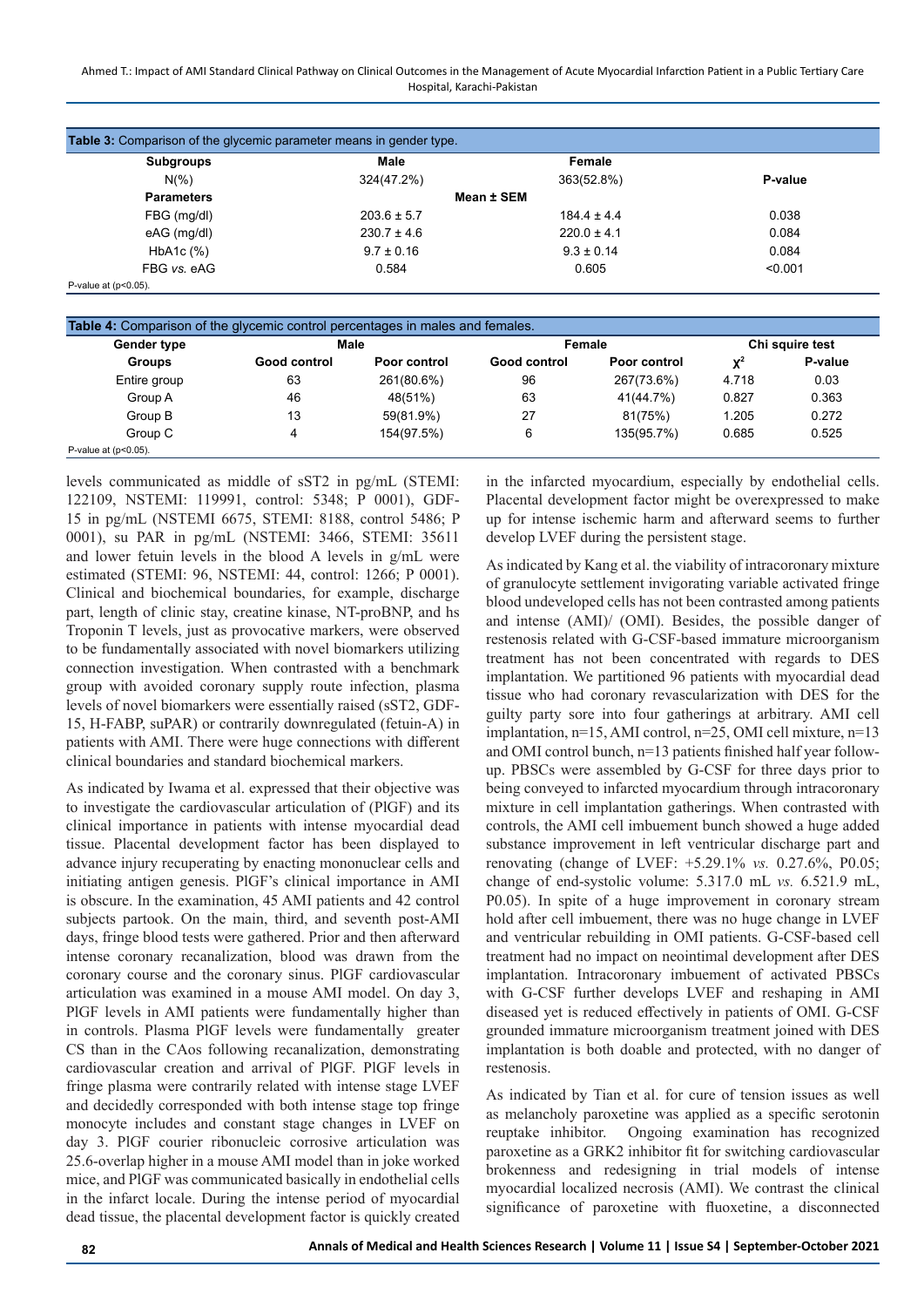particular serotonin reuptake inhibitor that doesn't repress GRK2, in patients with AMI and discouragement. In AMI patients conceded to the clinic, gloom was analyzed utilizing the 16-thing self-rating depression and Hamilton depression scale. For sorrow treatment, AMID diseased were arbitrarily allotted to either paroxetine or fluoxetine. The fluctuation of pulse and heart work was evaluated. The protein levels of not really set in stone utilizing fringe lymphocytes and a Western smear. GRK2 articulation was essentially higher in AMID patients than in AMI patients who didn't have discouragement. GRK2 levels were observed to be decidedly corresponded with the 16-thing self-rating depression and Hamilton depression scores in AMID diseased, yet contrarily connected with pulse inconstancy. The organization of paroxetine to AMID patients diminished the statement of GRK2, standardized autonomic sensory system work, and worked on heart execution. Fluoxetine, then again, standardized the autonomic sensory system yet didn't lessen GRK2 articulation or work on heart execution. This examination recommends that paroxetine is successful for working on heart work in AMID patients and that this impact corresponds with abatement in GRK2.

As indicated by Lexis et al. metformin treatment is related with further developed results after myocardial localized necrosis in diabetic patients. Metformin has been displayed in creature studies to protect left ventricular capacity. The reason for this investigation was to perceive what metformin treatment meant for the conservation of left ventricular capacity in patients without diabetes who had a ST-fragment rise myocardial localized necrosis (STEMI). Between January 1, 2011, and May 26, 2013, 380 patients went through essential percutaneous coronary mediation (PCI) for STEMI at the University Medical Center Groningen in the Netherlands. Metformin hydrochloride (500 mg) (n=181) or fake treatment (n=179) were controlled twice every day for a very long time. Following 4 months, the essential adequacy measure was left ventricular discharge division (LVEF), which was surveyed utilizing attractive reverberation imaging. The convergence of N-terminal supportive of mind natriuretic peptide following 4 months was utilized as an auxiliary viability measure. As an optional viability measure, the frequency of major unfriendly cardiovascular occasions (MACE; the consolidated endpoint of death, reinfarction, or target injury revascularization) was followed until 4 months. At 4 months, all patients were as yet alive, and none had disappeared. LVEF in the metformin bunch  $(n=135)$  was 52.1% (95% CI, 41.6%-44.6%), contrasted with 44.8% (94% CI, 52.5%-55.1%) (P=0.10) in the fake treatment bunch (n=126). The metformin bunch had a NT-proBNP centralization of 165 ng/L (Inter Quartile Range (IQR), 65 ng/ L-393 ng/L) and the fake treatment bunch had a NT-proBNP grouping of 165 ng/L (IQR, 64 ng/L -373 ng/L) (P=0.56). MACE happened in 6 patients (3.1%) in the metformin gathering and 2 patients  $(1.1\%)$  in the fake treatment bunch (P=0.15). Creatinine fixation (79 mol/L (IQR, 70-87 mol/L) *vs.* 79 mol/L (IQR, 71 mol/L -79 mol/L),  $P=0.51$  and glycated hemoglobin (5.9%) (IQR, 5.6%- 6.1% *vs.* 5.8% (IQR, 5.7% - 6.1%), P=0.14) didn't contrast fundamentally between gatherings. There were no reports of lactic acidosis. Metformin, when contrasted with fake treatment, didn't further develop LVEF following 4 months in

patients without diabetes who gave STEMI and went through essential PCI. The ebb and flow research doesn't uphold the utilization of metformin in the present circumstance.

As indicated by Nichollas et al. mass spectrometry was utilized to inspect plasma metabolites reflecting arginine bioavailability, nitric oxide digestion, and protein oxidation in patients with CS (n=76) and age-and sexual orientation coordinated with patients with coronary corridor infection and typical LV capacity (n=76). Patients with CS had more elevated levels of deviated dimethyl arginine (ADMA; P=0.0001), symmetric dimethyl arginine (P0.0002), monomethyl arginine (P=0.0003), and glutamine (P=0.0002), nitrotyrosine (P0.0002), and bromotyrosine (P0.0001), just as lower levels of arginine (P=0.0002), arginine to ornithine proportion (P=0.02), and arginine to ornithine in addition to citrulline proportion  $(P=0.0002)$ . Patients with CS who had raised ADMA levels were 3.5 occasions (94% certainty span, 1.3 to 12.3; P=0.02) bound to kick the bucket inside 30 days than patients who had low ADMA levels. On numerous strategic relapse investigations, ADMA stayed the lone free indicator of mortality. Symmetric dimethyl arginine levels were observed to be contrarily identified with mean blood vessel pressure and fundamental vascular opposition in patients with ordinary renal capacity. Regardless of huge builds, levels of protein oxidation items in CS patients didn't foresee hemodynamic brokenness or mortality. CS is recognized by an arginine-insufficient and profoundly explicit supportive of oxidant state, just as raised degrees of methylated arginine subsidiaries and endogenous nitric oxide synthase inhibitors. Methylated arginine subsidiary levels are firmly identified with hemodynamic brokenness. ADMA levels were the most grounded free indicator of 30-day mortality among all clinical and lab boundaries considered.

As indicated by Pizzaro et al. the objective of this preliminary, was to examine the drawn out impacts of intravenous (IV) metoprolol organization before reperfusion on Left Ventricular (LV) work and clinical occasions. At the point when utilized related to essential percutaneous coronary intercession, early IV metoprolol during ST-fragment rise myocardial dead tissue (STEMI) has been displayed to diminish infarct size (pPCI). The METOCARD-CNIC (Effect of Metoprolol in Cardioprotection). During an Acute Myocardial Infarction) preliminary selected 270 patients with Killip class II foremost STEMI who introduced 6 hours after manifestation beginning and were haphazardly appointed to either pre-reperfusion IV metoprolol or a benchmark group. A half year after STEMI, 201 patients (102 for every gathering) went through long haul attractive reverberation imaging (MRI). Patients were given at least a year clinical development. Left Ventricular Launch Division (LVEF) expanded after IV metoprolol (47.7 9.8% versus 44.0 11.7% in controls; changed treatment impact 3.49%; 95% certainty span (CI):  $0.44\%$  to  $6.55\%$ ;  $p=0.025$ ). In the IV metoprolol bunch, the extent of patients meeting Class I signs for an Implantable Cardioverter-Defibrillator (ICD) was essentially lower (7% *vs.* 20%, p=0.011). The event of the pre-determined composite of death, cardiovascular breakdown confirmation, reinfarction, and dangerous arrhythmias was 10.8% in the IV metoprolol bunch versus 17.3% in the benchmark group at a middle development of 2 years, changed peril proportion (HR): 0.45; 94% CI: 0.25 to 1.03; p=0.065. The IV metoprolol bunch had an essentially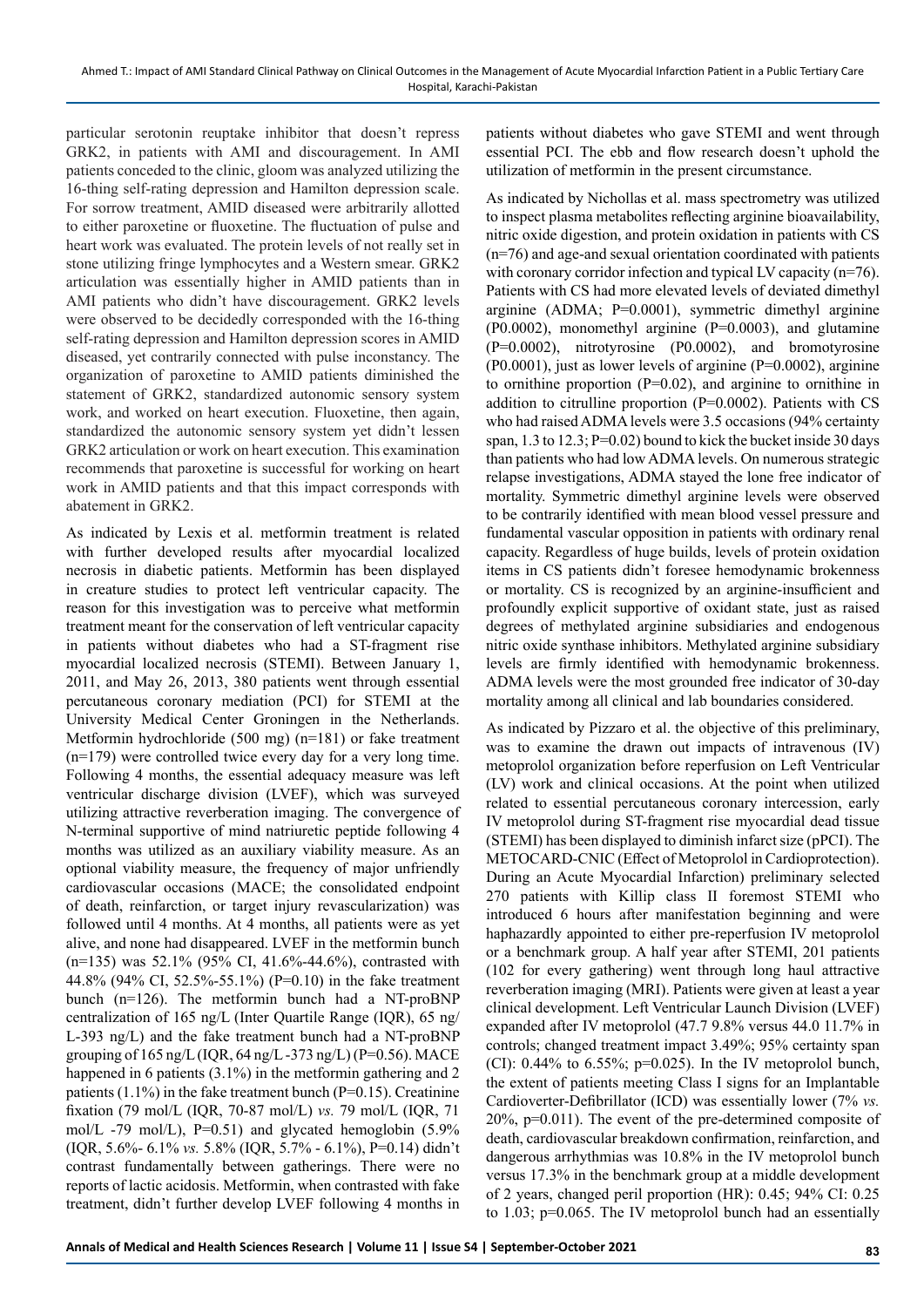lower pace of cardiovascular breakdown affirmation (HR: 0.22; 95% CI: 0.014 to 0.85;  $p=0.036$ ). In patients with most Killip class II STEMI with pPCI, the early IV metoprolol before reperfusion resulted in greater long-distance LVEF, decreased frequency of LV systolic breakdowns and ICD signals, plus reduced cardio-basic breakdown confirmations.

As indicated by Zaliaduonyte et al. the improvement of left ventricular renovating following an intense myocardial dead tissue is an indicator of cardiovascular breakdown and mortality. The objective of this investigation was to check whether a polymorphism in the angiotensinogen quality with threonine rather than methionine at amino corrosive 225 in exon 2 influenced heart renovating after intense myocardial dead tissue. A sum of 140 patients (mean age 56.411.1) with a first intense myocardial dead tissue were enlisted. Two-dimensional echocardiography was performed inside 24 hours-72 hours of the beginning of the side effects and more than four months. Renovating was characterized as a 20% rise in left ventricular and diastolic size in comparison to standard. Examination bunch genotypes were differentiated by the genotypes of the standard bunch. Polymerase chain response intensification was utilized to distinguish the AGT M235T polymorphism. Toward the finish of the examination, 48 patients (33.7%) were found to have left ventricular rebuilding. The foremost area of the infarct, the leucocyte tally at confirmation, and the worldwide left ventricular longitudinal strain were all critical and AGT MM genotype were free indicators of ventricular redesigning following myocardial dead tissue. Front divider localized necrosis, expanded leucocyte check, diminished longitudinal strain of the left ventricle, and the AGT M235T polymorphism may all foresee myocardial dead tissue rebuilding.

As indicated by Devaux et al. foreseeing clinical results after an intense myocardial dead tissue (AMI) is troublesome. They selected 140 patients following an AMI. At release, blood tests were gathered to decide N-terminal supportive of mind Natriuretic Peptide (Nt-pro BNP) levels just as miR-16, miR-26a, miR-101, and miR-140 levels. At a half year, patients were assessed utilizing echocardiography, and the divider movement file score was utilized as a marker of left ventricular contractility. They tried the prescient worth of miRNAs against a multi-boundary clinical model that included Nt-pro BNP levels at release. Patients with front AMI and raised Nt-proBNP levels at release were at high danger of ensuing weakened LV. In light of clinical factors, a mix of four miRNAs worked on the expectation of LV contractility ( $P=0.005$ ). Patients with low degrees of miR-140 (0.08(0.01-0.38)) or miR-101 (0.18(0.04- 0.67)) and undeniable degrees of miR-16 or miR-27a were at high danger of debilitated LV contractility. The 4-miRNA board effectively arranged countless patients, with a net renaming improvement of 66% (P=0.00004) and an incorporated separation improvement of 0.08(P=0.002). Our discoveries propose that boards of miRNAs might support the expectation of results after AMI.

### Materials and Methods

Quasi-experimental non-randomized study design was conducted in the National Institute of Cardiovascular Disease Karachi, Pakistan from September-December, 2018,

comprised on Acute Myocardial Infarction (AMI) admitted patients on N=110 (55 control group and 55 intervention/post implementation groups) through Health Care Professionals (HCPs). Patients were recruited through consecutive sampling; whereas, Health Care Professionals (HCPs) were recruited through purposive sampling. In interventional group, AMI standard clinical pathway implemented and data collected in two (02) months (November and December-2018) at the time of discharge. Also monitored interventional clinical practices of HCPs (cardiologist, post graduates (Post Graduates)/residents, nurses and Critical Care Technicians) through check list. Similarly, control group observed existing routine care on the basis of AMI standard clinical pathway. Data were analyses using SPSS version 26.

# **Results**

It is observed that there were about 33 males and 22 females in pre implementation while there were 19 males and 36 females in the post implantation phase. In pre implementation phase, 7.3% were single, 78.2% were married while 14.2% were divorced or separated, on the other hand, in post implementation, there were 1.8% single, 96.4% were married while 1.8% were separated [Table 1].

From the results of demographic variables, there were 33 patients of DM and HTN in pre implementation of AMI clinical Pathway while they were 37 patients post implementation. There were 5 patients of TB for both pre and post implementation. There were 11 patients of IHD in pre implementation while 9 patients in post implementation. On the other hand, 6 patients of Asthma in pre implementation while they were 4 in post implementation.

About 41.8% patients got their prescription of medicine within 11 minutes to 15 minutes, while in post implementation most of the patients got their medicine prescription with in ten minutes [Table 2].

According to the results of conducted tests, on the patients, like most of patients about 65.5% are found to be a smoker in post implementation of the AMI pathway. In pre implementation the ECG test of the patients is done in the 11 minutes to 15 minutes while in post implementation the most of ECG tests are conducted within 10 minutes. In troponin test, it is observed that in pre implementation, most of the patients are found to be cleaning their teeth only 1 time during their stay at hospital, but in post implementation most of the patients are observed to be cleaning their teeth daily. In pre and post implementation both, most of the patients observed to be able to walk to washroom independently [Table 3].

According to the results, it is observed that mean 5 day pulse rate of the pre implementation and post implementation patients is observed to be 80.11 with 1.14 of standard deviation and 80.48 with 1.2 of standard deviation respectively.

Mean 5 day Systolic Blood Pressure of the pre implementation and post implementation patients is observed to be 127.6 with 9.05of standard deviation and 137.38 with 3.30 of standard deviation respectively.

Mean 5 day Diastolic Blood Pressure of the pre implementation and post implementation patients is observed to be 81.7 with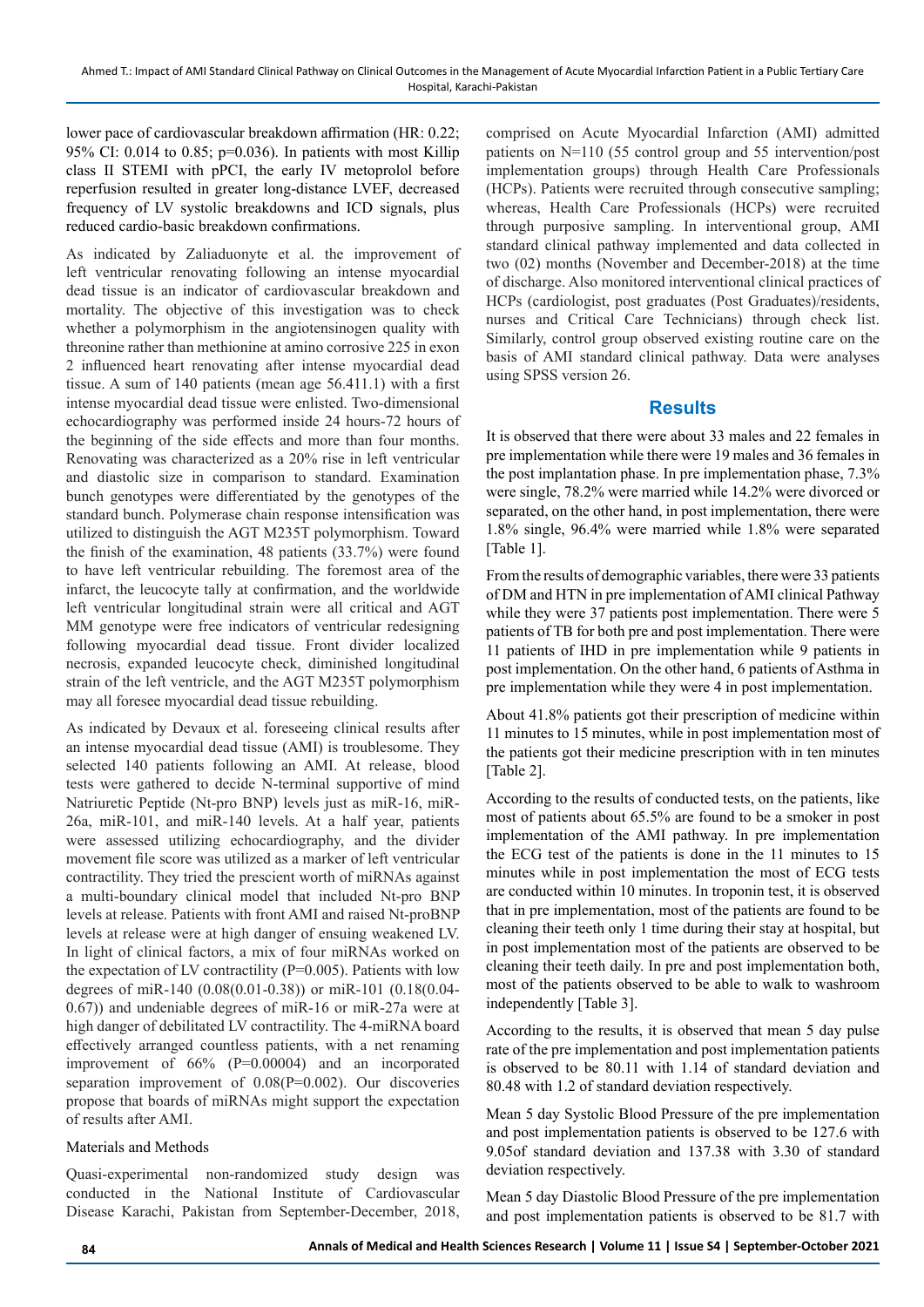Ahmed T.: Impact of AMI Standard Clinical Pathway on Clinical Outcomes in the Management of Acute Myocardial Infarction Patient in a Public Tertiary Care Hospital, Karachi-Pakistan

| Table 1: Sociodemographic details of patients. |                                      |                           |                                            |                                             |             |  |
|------------------------------------------------|--------------------------------------|---------------------------|--------------------------------------------|---------------------------------------------|-------------|--|
| Sr#                                            | <b>Demographic Variables</b>         |                           | Pre implementation N(55)<br>$n\frac{6}{6}$ | Post implementation N(55)<br>$n\frac{6}{6}$ | P-Value     |  |
| 1                                              | Gender                               | Male                      | 33(60)                                     | 19(34.5)                                    | $\mathbf 0$ |  |
|                                                |                                      | Female                    | 22(40)                                     | 36(65.5)                                    |             |  |
|                                                |                                      | Single                    | 4(7.3)                                     | 1(1.8)                                      |             |  |
| 2                                              | <b>Marital Status</b>                | Married                   | 43(78.2)                                   | 53(96.4)                                    | $.200*$     |  |
|                                                |                                      | Separated<br>/Divorced    | 8(14.5)                                    | 1(1.8)                                      |             |  |
|                                                |                                      | Primary                   | 29(52.7)                                   | 36(65.5)                                    |             |  |
|                                                |                                      | Middle                    | 10(18.2)                                   | 10(18.2)                                    |             |  |
|                                                |                                      | Matric                    | 5(9.1)                                     | 2(3.6)                                      |             |  |
| 3                                              | <b>Level of Education</b>            | Intermediate              | 5(9.1)                                     | 7(12.7)                                     | $-0.037$    |  |
|                                                |                                      | Graduate (Bachelor)       | 4(7.3)                                     |                                             |             |  |
|                                                |                                      | Post Graduate<br>(Master) | 2(3.6)                                     |                                             |             |  |
|                                                |                                      | DM & HTN                  | 33(60)                                     | 37(67.3)                                    |             |  |
|                                                | <b>Co-Morbid</b>                     | TB                        | 5(9.1)                                     | 5(9.1)                                      | 0.049       |  |
| 4                                              |                                      | <b>IHD</b>                | 11(20)                                     | 9(16.4)                                     |             |  |
|                                                |                                      | Asthma                    | 6(10.9)                                    | 4(7.3)                                      |             |  |
|                                                |                                      | 12:00mn-6:00am            | 11(20)                                     | 3(5.5)                                      |             |  |
| 5                                              | Time of symptoms presentation to ER/ | 6:01am-12:00pm            | 11(20)                                     | 3(5.5)                                      | $-0.06$     |  |
|                                                | <b>Casualty</b>                      | 12:01am-6:00pm            | 22(40)                                     | 47(85.5)                                    |             |  |
|                                                |                                      | 6:01pm-12:00mn            | 11(20)                                     | 2(3.6)                                      |             |  |
|                                                |                                      | Immediately               | 11(20)                                     | 2(3.6)                                      |             |  |
| 6                                              | <b>Prescription Medication time</b>  | 11-15 minutes             | 23(41.8)                                   | 4(7.3)                                      | 0.08        |  |
|                                                |                                      | Within 10 minutes         | 19(34.5)                                   | 46(83.6)                                    |             |  |
|                                                |                                      | 16-30 minutes             | 2(3.6)                                     | 3(5.5)                                      |             |  |

| Table 2: Test categories applied on patients. |                      |                               |                               |                                |          |  |
|-----------------------------------------------|----------------------|-------------------------------|-------------------------------|--------------------------------|----------|--|
| Sr#                                           |                      | <b>Category of tests</b>      | Pre implementation N(55) n(%) | Post implementation N(55) n(%) | P-value  |  |
| 1                                             |                      | Yes                           | 29(52.7)                      | 36(65.5)                       | $.306**$ |  |
|                                               | <b>Smoking Test</b>  | No                            | 26(47.3)                      | 19(34.5)                       |          |  |
|                                               |                      | Immediately                   | 21(38.2)                      | 4(7.3)                         |          |  |
| $\overline{2}$                                | <b>ECG Test</b>      | 11-15 minutes                 | 20(36.4)                      | 5(9.1)                         |          |  |
|                                               |                      | Within 10 minutes             | 9(16.4)                       | 44(80)                         | $-0.063$ |  |
|                                               |                      | 16-30 minutes                 | 5(9.1)                        | 2(3.6)                         |          |  |
|                                               |                      | Daily                         | 10(18.2)                      | 23(41.8)                       |          |  |
|                                               |                      | 1 time during hospitalization | 28(50.9)                      | 23(41.8)                       |          |  |
| $\overline{4}$                                | <b>Troponin Test</b> | 2 time during hospitalization | 4(7.3)                        | 4(7.3)                         | $-0.108$ |  |
|                                               |                      | Not till discharge            | 10(18.2)                      | 5(9.1)                         |          |  |
|                                               |                      | Don't know                    | 3(5.5)                        |                                |          |  |
| 5                                             |                      | Yes                           | 25(45.5)                      | 40(72.7)                       |          |  |
|                                               | <b>Mobility Test</b> | No                            | 30(54.5)                      | 15(27.3)                       | $-0.101$ |  |
|                                               |                      | Immediately                   | 9(16.4)                       | 5(9.1)                         |          |  |
|                                               |                      | 11-15 minutes                 | 22(40)                        | 18(32.7)                       |          |  |
| 6                                             | <b>Dyspnea Test</b>  | Within 10 minutes             | 21(38.2)                      | 28(50.9)                       | 0.073    |  |
|                                               |                      | 16-30 minutes                 | 3(5.5)                        | 4(7.3)                         |          |  |

4.11 of standard deviation and 83.1 with 2.53 of standard deviation respectively.

Mean 5 day respiratory rate of the pre implementation and post implementation patients is observed to be 80.11 with 1.14 of standard deviation and 80.4 with 1.2 of standard deviation respectively.

Mean 5 day pain score of the pre implementation and post implementation patients is observed to be 4.74 with 0.46 of standard deviation and 5.30 with 0.43 of standard deviation respectively.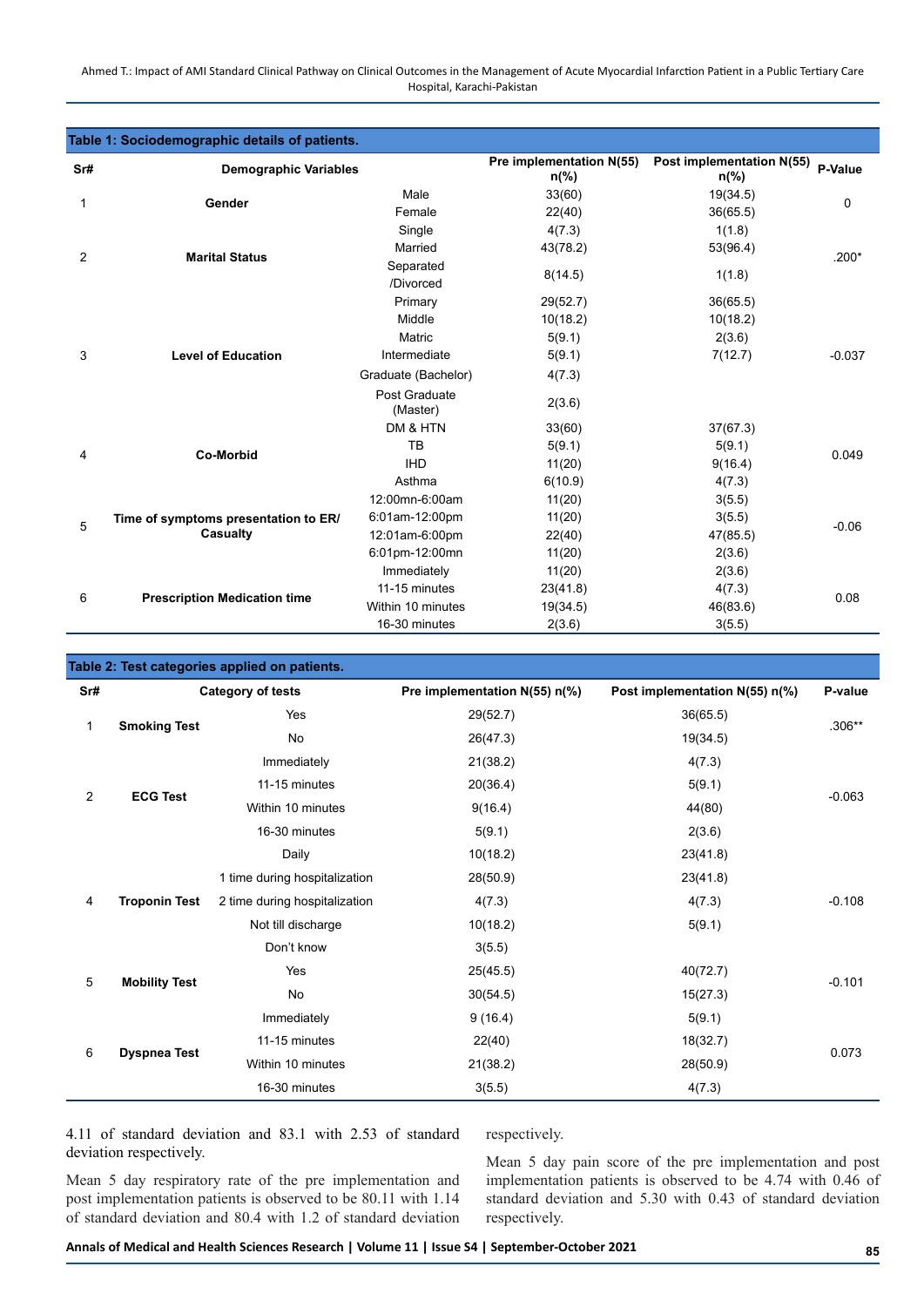Ahmed T.: Impact of AMI Standard Clinical Pathway on Clinical Outcomes in the Management of Acute Myocardial Infarction Patient in a Public Tertiary Care Hospital, Karachi-Pakistan

| Table 3: Study variables for pre and post implementation of AMI pathway. |                        |                                                 |                                                  |                |  |
|--------------------------------------------------------------------------|------------------------|-------------------------------------------------|--------------------------------------------------|----------------|--|
| Sr#                                                                      | <b>Study variables</b> | <b>Pre implementation</b><br>N(55)<br>Mean ± SD | <b>Post implementation</b><br>N(55)<br>Mean ± SD | <b>P-Value</b> |  |
|                                                                          | mean 5day PR           | 80.11(1.14)                                     | 80.48(1.20)                                      | 0              |  |
| 2                                                                        | mean 5day SBP          | 127.6(9.05)                                     | 130.78(3.30)                                     | 0.142          |  |
| 3                                                                        | mean 5day DBP          | 81.7(4.11)                                      | 83.1(2.53)                                       | 0.059          |  |
| 4                                                                        | mean 5day RR           | 80.11(1.14)                                     | 80.4(1.20)                                       | 1.000**        |  |
| 5                                                                        | mean 5day PS           | 4.74(0.46)                                      | 5.30(0.43)                                       | 0.013          |  |
| 6                                                                        | mean 5dayECG change    | 1.21(0.11)                                      | 1.19(0.13)                                       | 0.036          |  |
|                                                                          | mean 5day DG           | 1.91(0.34)                                      | 1.88(0.19)                                       | 0.054          |  |
| 8                                                                        | mean 5day ML           | 1.47(0.21)                                      | 1.54(0.15)                                       | $-0.133$       |  |
| 9                                                                        | mean 5day TL           | 1.44(0.23)                                      | 1.47(0.23)                                       | $-0.087$       |  |

| Table 4: Length of stay at hospital for pre and post<br>implementation of AMI pathway. |                |  |  |  |  |
|----------------------------------------------------------------------------------------|----------------|--|--|--|--|
| Mean ± SD                                                                              | <b>P-Value</b> |  |  |  |  |
| 4.96(0.96)                                                                             | $-216*$        |  |  |  |  |
| 4.7818(0.71)                                                                           |                |  |  |  |  |
|                                                                                        |                |  |  |  |  |

Mean 5 day change in ECG of the pre implementation and post implementation patients is observed the change in ECG.

Mean 5 day Dyspnea grade of the pre implementation and post implementation patients is observed to be 1.91 with 0.34 of standard deviation and 1.88 with 0.19 of standard deviation respectively.

Mean 5 day mobility level of the pre implementation and post implementation patients is observed to be 1.47 with 0.21 of standard deviation and 1.54 with 0.15 of standard deviation respectively.

Mean 5 day Troponin level of the pre implementation and post implementation patients is observed to be 1.44 [Table 4].

According to the results of length of stay in the hospital, it is observed that in pre implementation the patients were remained in hospital for the mean time of 4.96 days with the standard deviation of 0.96, while for the post implementation the mean length of stay of patients in hospital is observed to be 4.78 days with the standard deviation of 0.71, showing that the length of stay of patients in hospital is reduced.

## **Discussion**

The AMI clinical pathway was used on the patients at a tertiary care hospital in Karachi, Pakistan, and the observed findings suggest that the length of stay was reduced. The Clinical Path Way (CPW) was created to increase efficiency and decrease clinical expenses in the United States, Australia, and the United Kingdom. [12] Karen Zander and Kathleen Bower first introduced the concept of a clinical pathway in 1985 at the New England Medical Center (Boston, Massachusetts, United States), according to Li et al. It arose as a result of the development of Diagnosis-Related Groups (DRG), the first extensively used diagnostic categorization system.

Clinical pathways have already been adopted in hospitals and healthcare organisations in a number of countries throughout the world, including Asia. [4] A retrospective cohort research found that following a therapeutic route is connected to both duration of stay and service expenditures. [16,17] The goal of the study was to see how following a standard clinical pathway affected the usage and cost of health care in paediatric emergency rooms and inpatient settings. [18-22] As a result, the better the compliance with the clinical route, the cheaper the health-care expenses and the shorter the length of stay. [23-25] Diagnostic testing and therapy adherence are two criteria for clinical route compliance. [26,27]

# **Conclusion**

Form the observed results, it is concluded that after implementation of AMI standard clinical pathway on the patients, 55 patients are observed on the basis of pre implementation while the same 55 patients of are observed for post implementation of the AMI pathway. There are improvements observed in the pulse rate for the patients of post implementation than that of pre implementation. While respiratory rate is also observed to be normal for post implementation patients than that of pre implementation. Mobility level of the post implementation patients is also observed to be improved than that of pre implementation patients. On the other hand, pain score and blood pressure and respiratory rate seems to be closer to normal in pre implementation than that of post implementation. And the length of stay of the patients, in the hospital is also observed to be lesser for post implementation than that of pre implementation. Implementation of AMI standard CP improves the clinical parameters of AMI admitted patients. Also reduce the Length of hospital Stay (LOS) of AMI admitted patients and improve quality of life. Reduce in LOS spectacularly seen in interventional group as compared to control group.

## **Recommendations**

There is still need to increase the sample size to check the impact of AMI clinical path way for the patients in general.

# **References**

- 1. Nascimento B, Brant L, Marino BP, Passagila LG, Ribeiro AL. Implementing myocardial infarction systems of care in low/ middle-income countries. Heart. 2016;105.
- 2. Barberi C, Hondel KEVD. The use of Cardiac Troponin T (cTnT) in the postmortem diagnosis of acute myocardial infarction and sudden cardiac death: A systematic review. Forensic Sci Int. 2018;292:27-38.
- 3. Kolk M, Boogaard M, Verhaar FB, Custers H, Hoeven H, Pickkers P, et al. Implementation and evaluation of a clinical pathway for pancreaticoduodenectomy procedures: A prospective cohort study. J Gastrointest Surg. 2017;21:1428-1441.